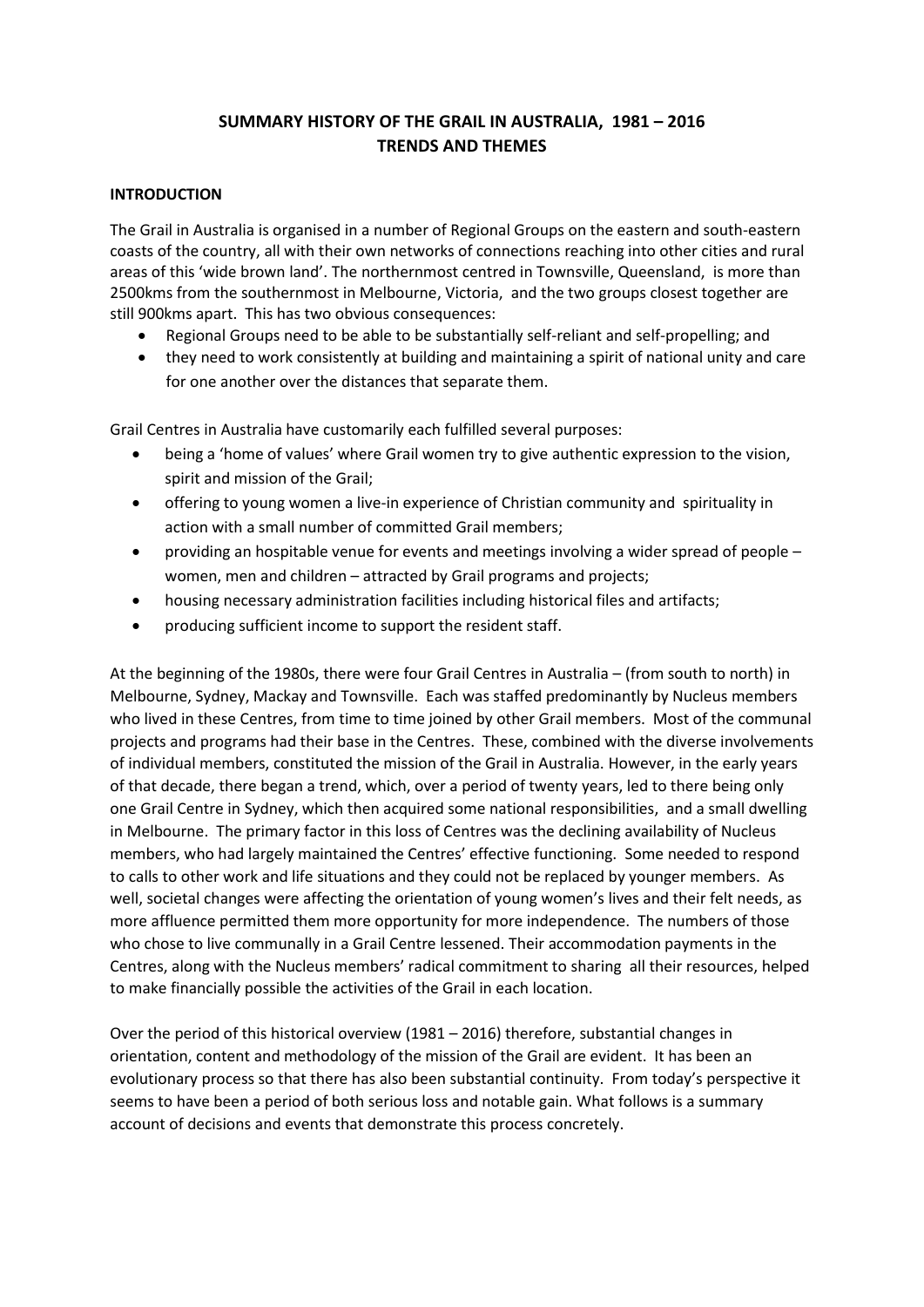# **PART 1: CHANGING ROLE OF CENTRES**

#### **Withdrawal from Mackay Centre**

At the end of 1984, the Grail team in 'Ballybrac', Mackay, Queensland, withdrew from this Centre and from Mackay. It was just 30 years since the Grail had responded to the invitation of Bishop Tynan to set up a residential centre for young women there. While engaged in this work of adult Christian formation of young women, successive Grail teams were active in the life of the wider community: collaborating with the Catholic community, members of other churches and Mackay citizens in action for social change and social development, in building ecumenical collaboration, in assistance to refugee settlers, in training catechists and in particular roles in secular and church structures. Their departure was greeted with widespread regret, expressed publicly in the secular press, officially by church leaders and personally by friends and colleagues. There remain some enduring friendships with Mackay residents who continue to identify personally with the vision of the Grail and express it in their lives.

#### **Reduction in Melbourne Centre – new initiative**

In 1981, 'Hesed', the existing Grail Centre in Melbourne, Victoria, was sold and replaced by another smaller house which retained the same name. A reduced schedule of adult education and formation programs , liturgies, celebrations, meetings for prayer and planning, administration and hospitality continued at this Centre in Kew in the east of the city. But, in 1984, a new project was launched - the Yarraville Neighbourhood House – in a multicultural, multi-faith, industrial, inner western suburb. A dedicated group of young university graduates, who had been meeting weekly for three years, now directed their energies, and some of their personal income, into this new enterprise. Older Grail members contributed to this project also. The house, owned by the Footscray municipality, was situated near a secondary girls' college where two of the group were teachers. With the city council's approval, the group developed it into a place of welcome and service to the needs of the surrounding diverse community. Neighbours, in turn, offered their support and friendship and, with the encouragement of the initiating Grail group, a community-based Committee of Management was formed. Every day of the working week the House was open for after-school tutoring, counselling and recreational activities for students; literacy and English language courses for adults; cooking, sewing and craft groups for women; play groups with mothers and children – and there were occasional weekend events for all. The municipal council's increased financial support over the years and substantial upgrade of the facilities were proof of the perceived value of the House in the district. The Grail group withdrew at the end of 1991, as the lives of its members took them to different places and in different directions, but the House, its founding goals, its governance and activities were well established in the community and Yarraville Neighbourhood House remains an active resource to this day.

We will return to write more of Melbourne. For now, we want to note how the story so far demonstrates the process of change and continuity referred to in the Introduction. What is evident in this account is that a reduction in Centre-based work that relied particularly on the Centre residents was matched by other Grail members' increasing responsibility for initiating and sustaining other projects elsewhere.

#### **Withdrawal from St Raphael's College, Townsville**

St Raphael's Women's College, affiliated with the James Cook University of North Queensland, was established in Townsville in 1964 and remained a work of the Grail for 36 years. It was the only women's college in the university and maintaining its independence was a recurring challenge. Here the Grail staff aimed to create a Christian community committed to women's development and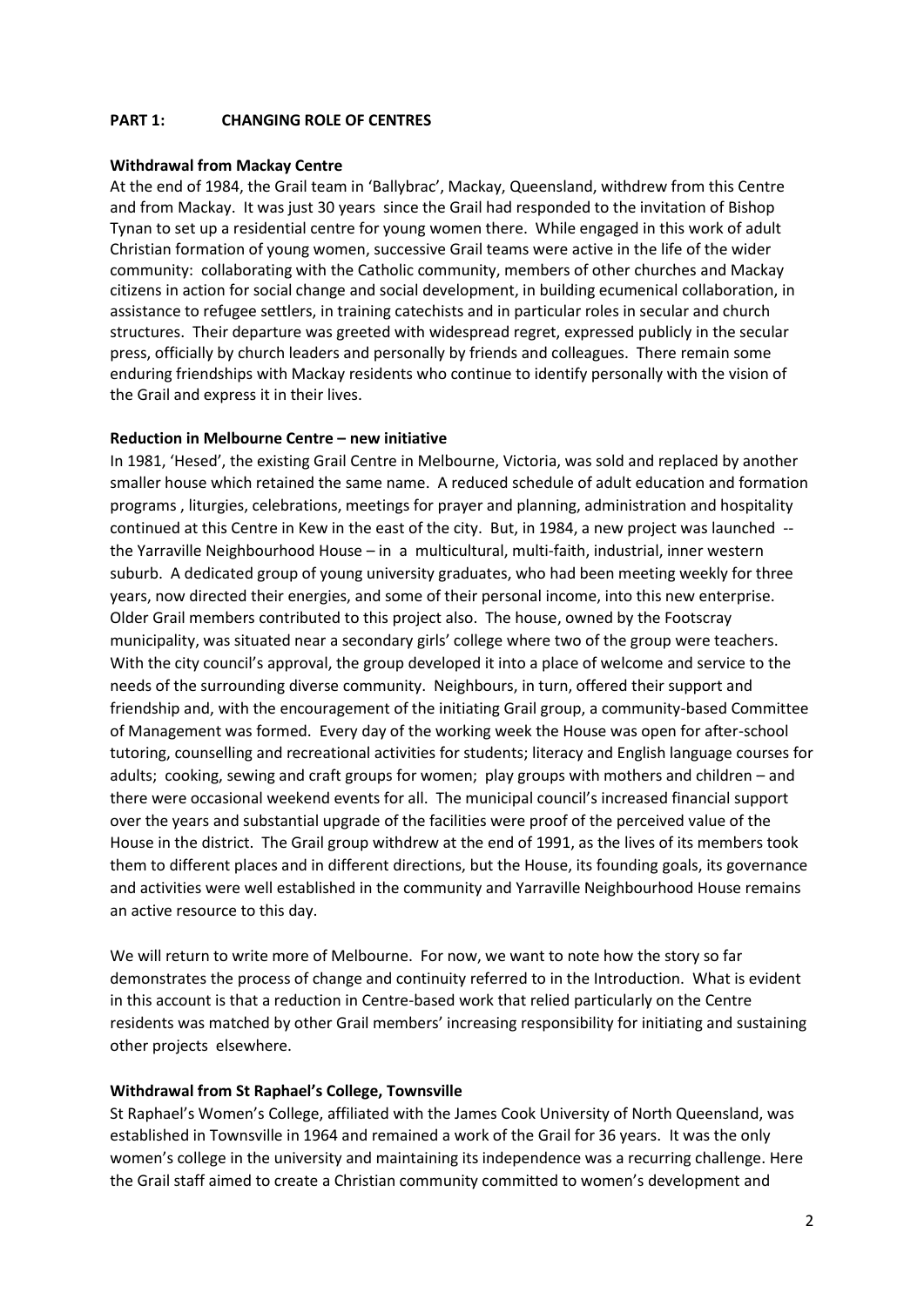leadership, engaging as fully as possible with other residential colleges, the university itself and relevant organisations in the town. During semester breaks the facilities of the College were made available to movements and groups in the wider society; and some significant Grail international programs took place there, eg, *Women in the Pacific* (1989) and *Health and Wholeness* (1995). Grail personnel withdrew from the College at the end of 1999, when no Grail members were available to lead it. Two diminishments occurred as a result. Within two years, St Raphael's independence was reduced when a decision was made that the College would no longer provide meals and the students would eat in the Catholic men's College nearby. In 2006, the two Colleges were amalgamated. For the Grail in Australia, leaving the College meant a serious loss in our contacts and relationships with young women, which has not been redressed anywhere in the years since. The College was the means by which Grail members and 75 undergraduate and postgraduate students encountered one another and formed a living community together year by year. From 1977, students from St Raphael's and St Paul's participated in the *Know Your Neighbours* Summer Schools for young people in the Pacific, which Grail members in Australia, Papua New Guinea and Fiji initiated in 1973; and some of these became members of the Grail group that developed in Brisbane in the 1980s.

Leaving St Raphael's College in 1999 did not mean the Grail's departure from the city, as occurred in Mackay. As early as 1984 in off-campus rented accommodation in town, Grail members began exploring other work and relationships in Townsville. By 1988, a small local Grail group centred on Townsville had begun to take shape. Other women living in various towns in North Queensland joined with this group which, in 1996, was formally recognised by a National General Assembly as the Regional Group of North Queensland. Over the years, beside the work in the College, significant work was done in:

- youth formation programs;
- friendship and solidarity with members of the aboriginal community;
- accommodation and encouragement of Pacific Island women who came to Townsville for studies;
- actions for social justice and regenerative development;
- consistent involvement in the House of Prayer, a centre for spiritual nourishment available to all comers;
- leadership in the Multicultural Support Group, an agency charged with care for refugees settling in the district;
- continuing relationships with Grail women in Papua New Guinea and with Papua New Guineans settled in North Queensland.

# **Revival in Brisbane**

Only a small minority of students at James Cook University live and work in Townsville after graduation. A substantial number have found their way to the State capital, Brisbane. So it was that, in the early 1980s, a new birth of the Grail in Brisbane occurred when former residents of St Raphael's College – and of 'Ballybrac', Mackay – came together there. (The Grail had its first beginnings in Brisbane in the late 1930s but did not survive in an organised way beyond the 1940s after differences with clerical authorities.)

In 1996, the Brisbane Grail group hosted a National General Assembly which formally acknowledged them as the Regional Group of South-East Queensland. While no Grail Centre has been established in Brisbane, the members there have engaged in a range of formative and practical activities which include:

children's liturgies and adult faith formation in parishes;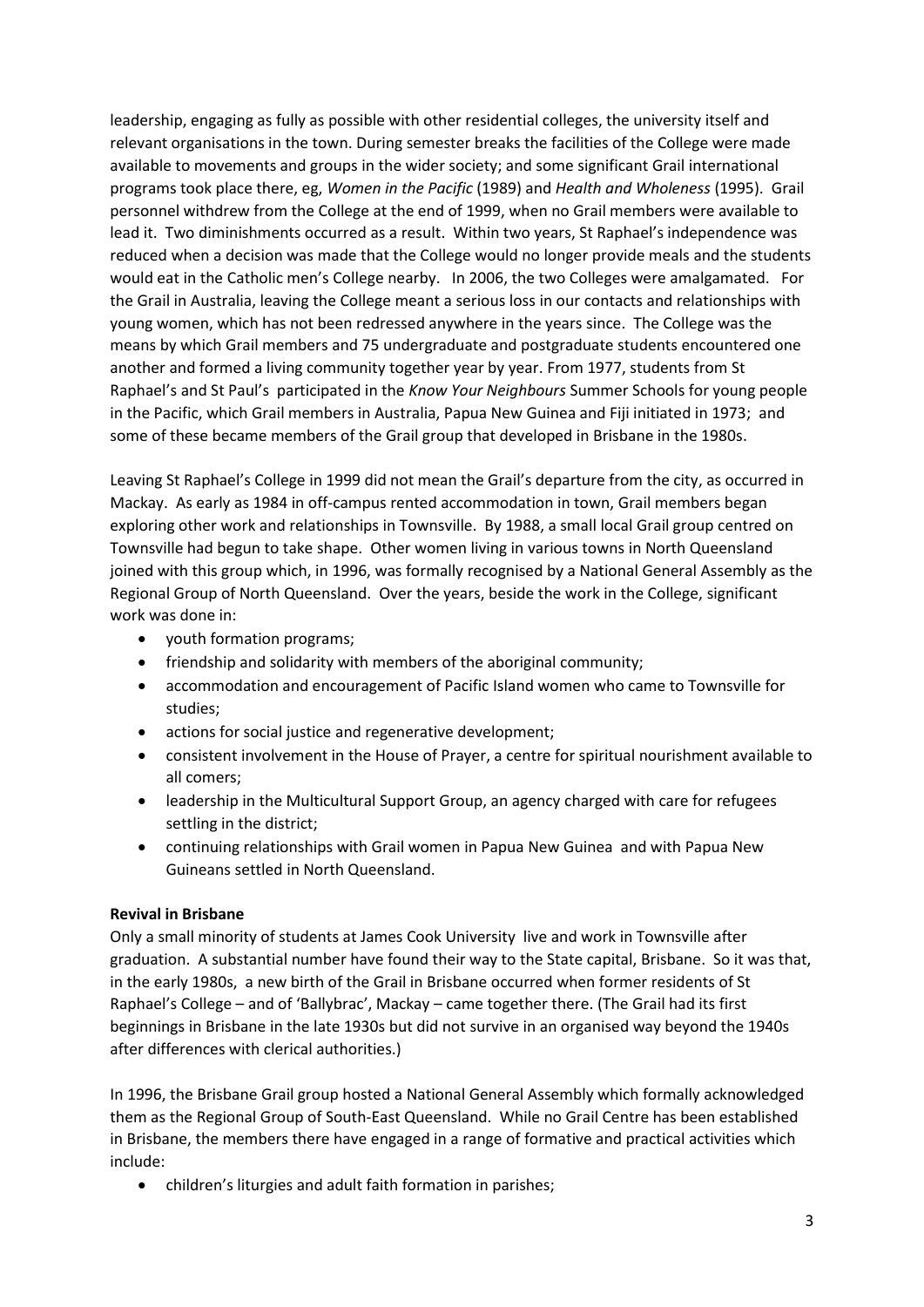- inter-religious relations with Muslims and Jews;
- involvements with migrants and refugees English teaching, supporting refugee families, social research;
- 'Days for girls' a women's project already well-organised in Ethiopia and extending to Uganda, Myanmar and the Solomon Islands providing sanitary products for young girls which enables them to attend school without interruption;
- researching and writing Grail history;
- providing national leadership in the Grail and resource persons in international Grail programs.

# **Further reduction in Melbourne – and some promise**

As mentioned earlier (p.2) the Grail Centre in Melbourne moved to a smaller but adaptable house in 1981 where it continued educational and formative programs in a reduced form through the following decade. A positive consequence of its accommodating fewer Nucleus members was that there was space for one or two young women interested in the Grail to live there while working on Grail projects, such as the Yarraville Neighbourhood House in the 1980s. For one of those years, two South African sons of Grail women stayed in the Centre, as they needed a safe environment to complete their final year of secondary schooling.

In the 1990s the spare bedrooms were occupied by overseas students, which kept the Centre financially viable. In the last years of this decade, the Melbourne Grail group moved into a period of serious decline as a result of increasing ill health and deaths among more than half of its members. In 2002, the Centre was sold and replaced by a small dwelling - cum - secretariate. Grail activities and gatherings occurred less often, but Grail members joined with other like-minded groups in various programs and projects. In solidarity, the Sydney Grail began from this time to share resources, presenting in Melbourne seminars, workshops and reflection sessions on social and spiritual themes that had been successful in Sydney.

In 2014, one of the Grail members, initially involved with the Yarraville Neighbourhood House, decided to retire prematurely from full-time teaching to become a part-time facilitator for the Grail. A generous bequest from a deceased member made it possible to employ her. Already some initiatives have brought signs of new life and hope.

# **Sydney**

This Sydney Centre proved to be particularly adaptable to changing ways of pursuing the Grail mission. Like the other Grail Centres, it ceased to be home to residential programs for young women but, unlike them, was able to remain a viable and effective project, with adequate personnel to carry the work of the Grail forward along different paths with new emphases. As well, each year, enough income has been generated by the local Grail group to meet costs. In recent years, thanks to benefactions received, national Grail funds have made a small helpful contribution annually.

What follows is a brief account of the main areas of action in Sydney over the last 35 years.

# Focus on women in society and church

Flowing on from a quite intensive period in the 1970s of collaboration with the Australian and New South Wales Councils of Churches in campaigns for social and economic justice, the 1980s brought a similarly strong ecumenical engagement in projects of women for women, which continued through the 1990s. These included: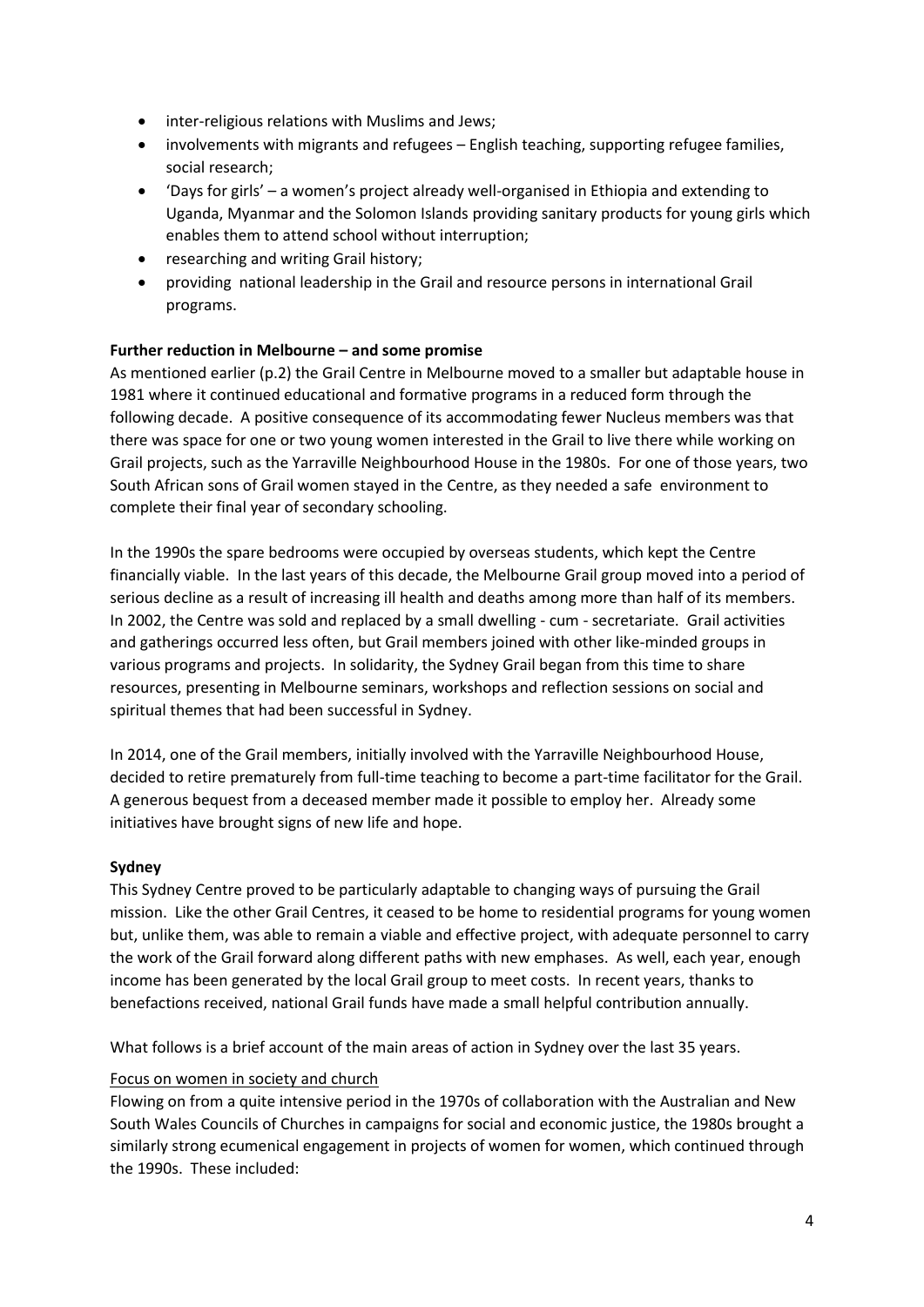- a Grail women's group, that met regularly at the Centre for self-education in feminist perspectives on contemporary society and the Christian churches, and on Scriptural texts, theology and church history;
- Women-Church, which met at the Grail Centre, and its regular journal,
- the Movement for the Ordination of Women (MOW);
- solidarity with Aboriginal women in the inner city facing eviction by a housing development company and in their establishment of a House of Healing outside the city;
- submissions to church authorities on issues of women's equality, eg, inclusive language.

### Adult education and formation

In the 1970s, the Sydney Centre began offering regular programs taking a Christian humanist perspective, open to all interested adults; and these remain a firm commitment. Forums, workshops, seminars. reflections – whether for a full day or half-day or in the evening -- feature in the annual schedule of activities. These programs range widely over social, cultural, economic, political and ecological matters, interfaith exchange and relations; insights from Scripture and theology, spiritual practices; skills training for particular fields of action.

### Liturgy, prayer, rituals, celebrations

Liturgical, prayerful and celebratory experiences are an enduring part of the life of the Grail everywhere, marking major seasons and feasts of the Christian year and important anniversaries and events such as the celebration of commitments of new members. Some highlights for the Sydney Grail have been 50 years at 'Avila' (2004); the 75th anniversary of the arrival of the Grail in Australia (2011}; the 40th anniversary of the Grail Singers (2011); and the 5th centenary of the birth of Teresa of Avila (2015).

The Grail Singers, a choir of women's and men's voices, was convened in 1970 and disbanded in 2014 and, in that time, became well-respected by their peers, winning several awards in the City of Sydney Eisteddfods. The singers practised every Tuesday evening at the Centre, building a beautiful repertoire of religious and secular music from varied cultural sources and periods, from early chant to the 21<sup>st</sup> century. Each year, they presented seasonal programs, especially for Holy Week – Easter and Advent – Christmas, they were asked to sing for ecumenical and inter-faith celebrations and for personal feasts and memorials. The choir has played an important role in nourishing the religious faith and spirit of people in Sydney.

#### Projects, actions, campaigns

Forming alliances, joining networks and collaborating with other organisations and movements have made the Grail more widely known and appreciated and have helped to increase the impact of Grail members' efforts in the following areas: justice in trade agreements, action against human trafficking, inter-faith collaboration in care of the earth, Christian meditation, promotion of a culture of non-violence, solidarity with aboriginal families, pastoral care for prisoners.

# **PART 2: THEMES AND TRENDS**

Here the focus is on general themes and trends. A number of these have been referred to in the preceding account of the changed role of the Centres but need more particular attention and elaboration.

#### **Shifting location of initiatives and responsibilities**

The Yarraville Neighbourhood House was an example of an initiative of a few young people who were given support by others in the Regional Group to advance what became a significant Grail project in Melbourne. This points to a continuing trend in the shaping of the mission of the Grail when the sources of energy in the Centres and their staff decreased. Communal undertakings have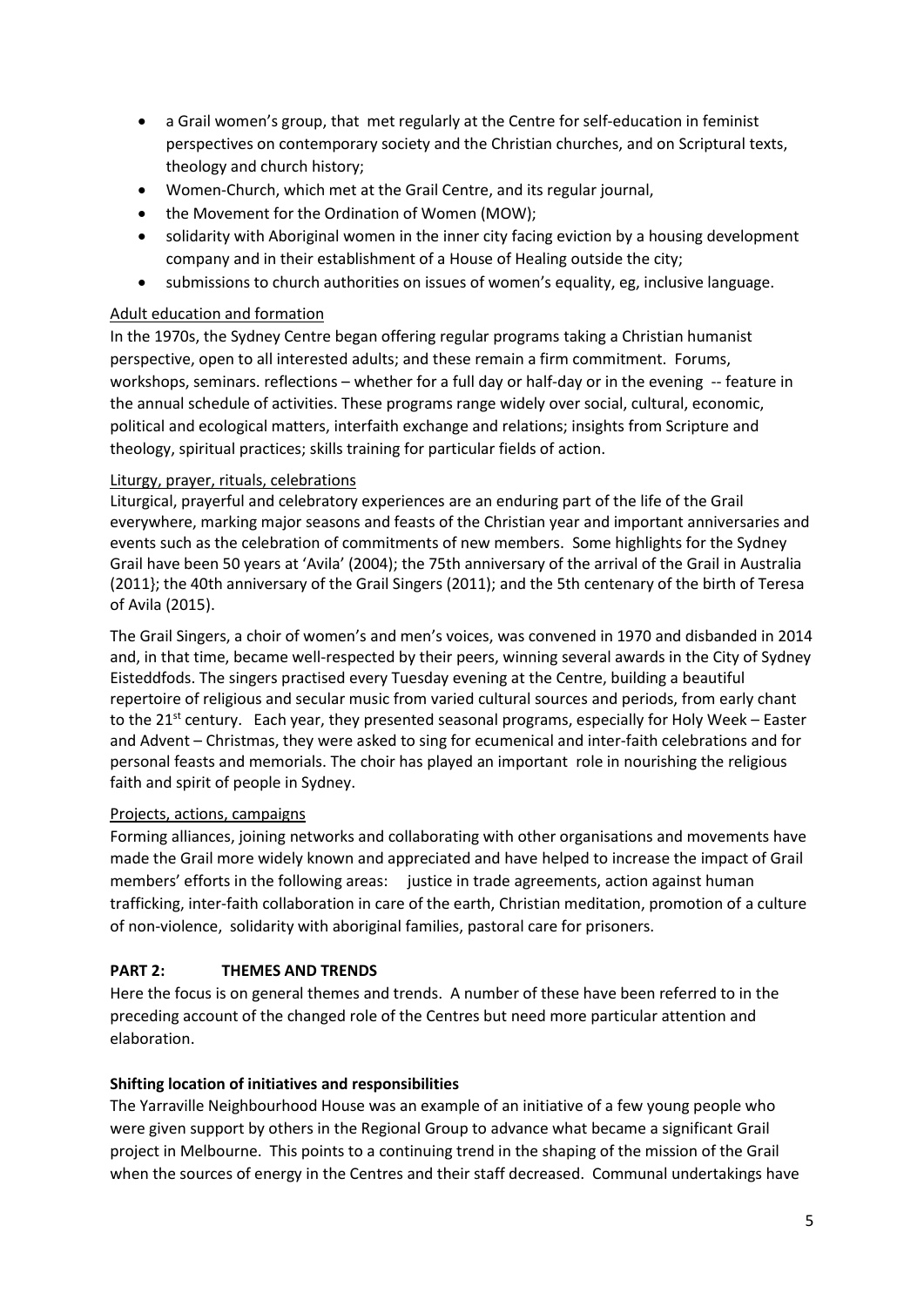often been sparked and have grown out of the commitments and passions of individual members. These have moved the Grail into a number of fruitful fields of action. some of which have already been mentioned. Here are a few other examples:

- One member's concerns for the Middle East and particularly her involvement with the Free Palestine movement has opened the Brisbane Grail to interactions with Muslim women.
- The commitment of one Sydney member to pastoral work among prisoners inspired the *Personal Journal* for prisoners, which has enriched the lives of over 1000 prisoners and has alerted thousands more people to the needs of prisoners and their families for community care and support.
- Another member's work in complementary therapies was the basis for a series of very successful *Health and Wholeness* programs in Australia and Papua New Guinea.
- Open forums and workshops to raise public awareness of important social, cultural and religious issues, and specific skills-training programs, all of which have been long-running features of the work of the Grail, are often developed out of particular involvements of individual members.

In 1984, Australian Grail members adopted a new structure for national leadership: a National Team of three Grail women equally sharing responsibility. Before this, we had elected a National President (a Nucleus member) who worked with a consultative Council of elected members. The first National Team included one Nucleus member with national and international leadership experience who could bring perspectives helpful to decision-making in the new Team, but during the years since, Grail members generally have acquired the depth of knowledge and experience to fill leadership roles successfully, not only locally and nationally, but also internationally. In 2016, Australian Grail women can be found in international teams guiding formation, managing assistance funding, international exchange and higher education funding, as well as coordinating two International Grail networks, *Theology and Spirituality* and *Justice and Trade Agreements*

# **Migrants and refugees**

As an expression of the Grail's pursuit of justice and equity in our society, helping and supporting newcomers to Australia from other countries has been a thread that can be traced through the Grail's history in Australia for over 60 years since Brigid Huizinga's social work among Dutch migrants which began in the 1950s. Numbers of Grail members have been active in multicultural schools, in English language teaching to adults in government and privately sponsored programs, in building neighbourhood community relations, in refugee support and re-settlement. In 2011, a small Australian team took responsibility for an International Grail publication, *Migration Matters*, a 28 page collection of readable and informative articles and stories aimed at exploring the movements of people in our world and how Grail women are, and could be, constructively involved.

#### **Regular publications**

While the national *Newsletter* first appeared in print in 1967 and is currently circulated three times a year, other publications have been added in the period 1981-2016.

*In-House* (1985 - ), an informal members' communication with an emphasis on personal news, is intended to express and strengthen the spirit of community among us, particularly as we are spread over long distances.

*Blessed Be*, (2015 - ) is a four-page collection of poems, prayers, and other short writings from diverse faith sources contributed by Grail women who have found them spiritually enriching. It is sent with the Newsletter to all Australian Newsletter readers.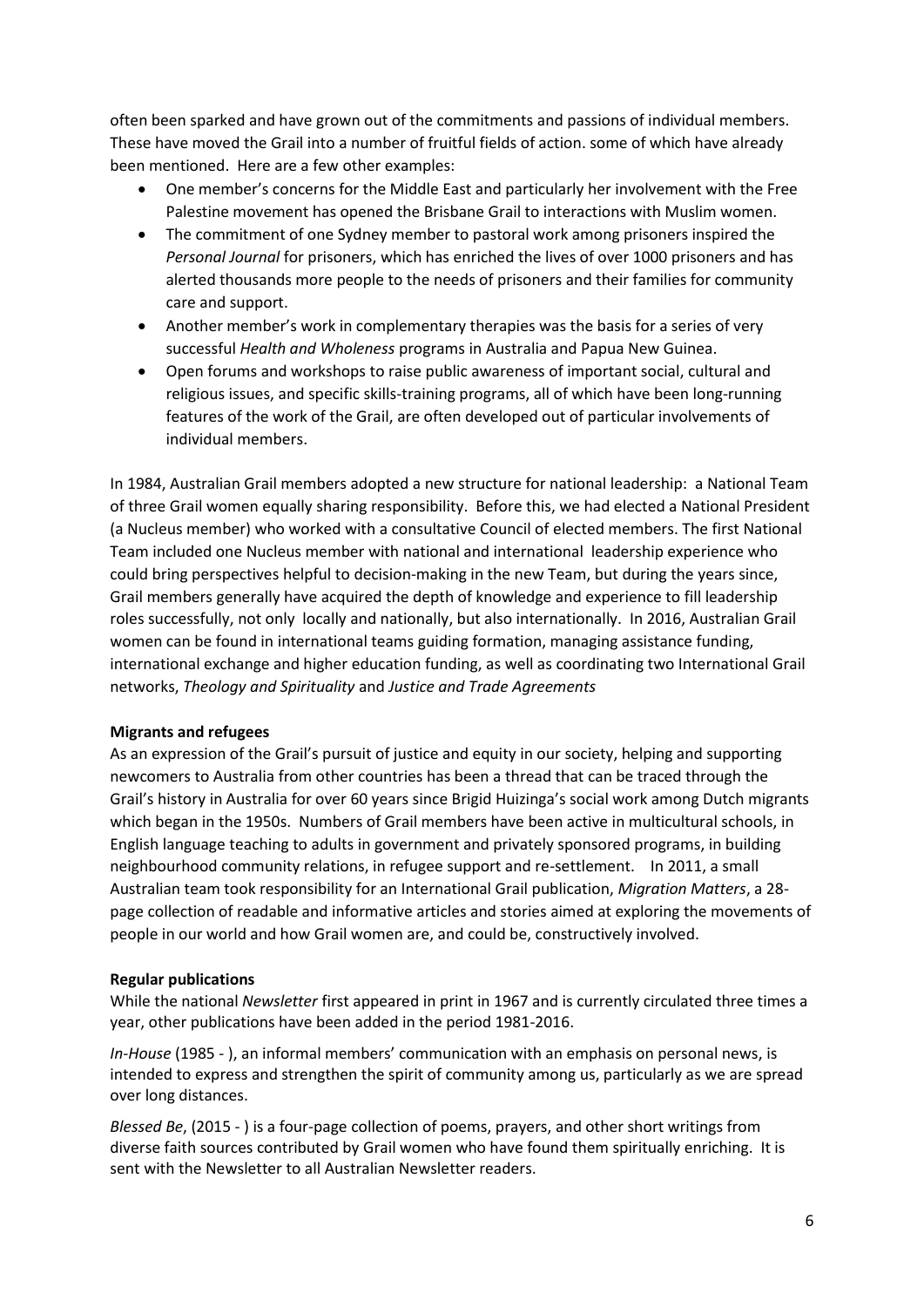*Grail leaflets* are always in stock. In 1991, in time for the World Council of Churches Assembly held in Canberra, Australia, a series of leaflets, each presenting the Grail from a different aspect, were designed and printed in large numbers for the Women's Tent at the Assembly. Since then we have continued to print leaflets in a similar, easily reproducible style in quantities for wide circulation.

*The Grail in Australia website* has been designed and twice re-designed in recent decades. Every effort is being made to use it productively, particularly for publicity and outreach purposes but also to facilitate internal communication and organisation.

*Global Justice Bulletins:* In 2004 at an International Grail Networks Forum, two networks concerned with *Justice and Trade Agreements* and *Human Trafficking* decided to produce jointly a monthly Bulletin for circulation to all their members. In 2011, the International General Assembly decided to reduce the Bulletin's schedule to six issues a year. The publication office is in the Sydney Centre, where one of the network coordinators is based. In 2016, a new initiative is being trialled: an additional Bulletin focussed on the Pacific region, especially the small Pacific Island countries (PICs) with whom Australia and New Zealand are particularly engaged. It is expected that the readership of this publication will be drawn primarily from this region.

# **Faith and spirituality**

Seeking an integral life in the Spirit and in the world lies at the heart of what it is to belong to the Grail and is reflected in Grail programs, projects and activities, as the following range of examples from 1981 to 2016 show:

- The Brisbane group, knowing how memorable and formative creative liturgies can be, have put a lot of their energy and imagination into celebrations and rituals with their own and others' children.
- In Sydney from 2007 and Melbourne from 2014, a weekly gathering for *lectio divina* takes place, open to all interested men and women. Participants are finding this regular practice a constant source of personal nourishment.
- Week-long national residential retreats have strengthened our spiritual core. At times when these prove to be too costly they are replaced with shorter versions connected with other national gatherings.
- Seminars and workshops dealing with a wide variety of current issues are always presented in a context of faith and spirituality, explicitly or implicitly.
- Two simple practices have had a marked impact on the regional meetings of Grail women in Sydney. In 2001, benefiting from the gifts of a new member, we began a practice of preceding every meeting with 30 minutes of Tai Chi. The effect was felt immediately in more relaxed discussion of the business agenda; and it is now part of national meetings also. As well, in recent years an hour's quiet reflection and sharing of insights has been inserted into the monthly regional meetings in response to members' desire for more spiritually energising content. This means meeting an hour earlier and returning home more refreshed.
- *Spirituality and healing* was the theme of several very successful programs in all four regions, ranging in length from one day to a residential course of two weeks with international participation.

The 1980s and the years following were marked by an increase – in diversity and frequency – of encounters and engagements with women and men of different faiths in the Australian community, combined with reading of some of their texts and further study of religion and religions by some Grail members. These interfaith connections have been made in all Grail regions and have enriched us spiritually. For example:

one-day retreats in a Grail Centre directed by a Buddhist nun;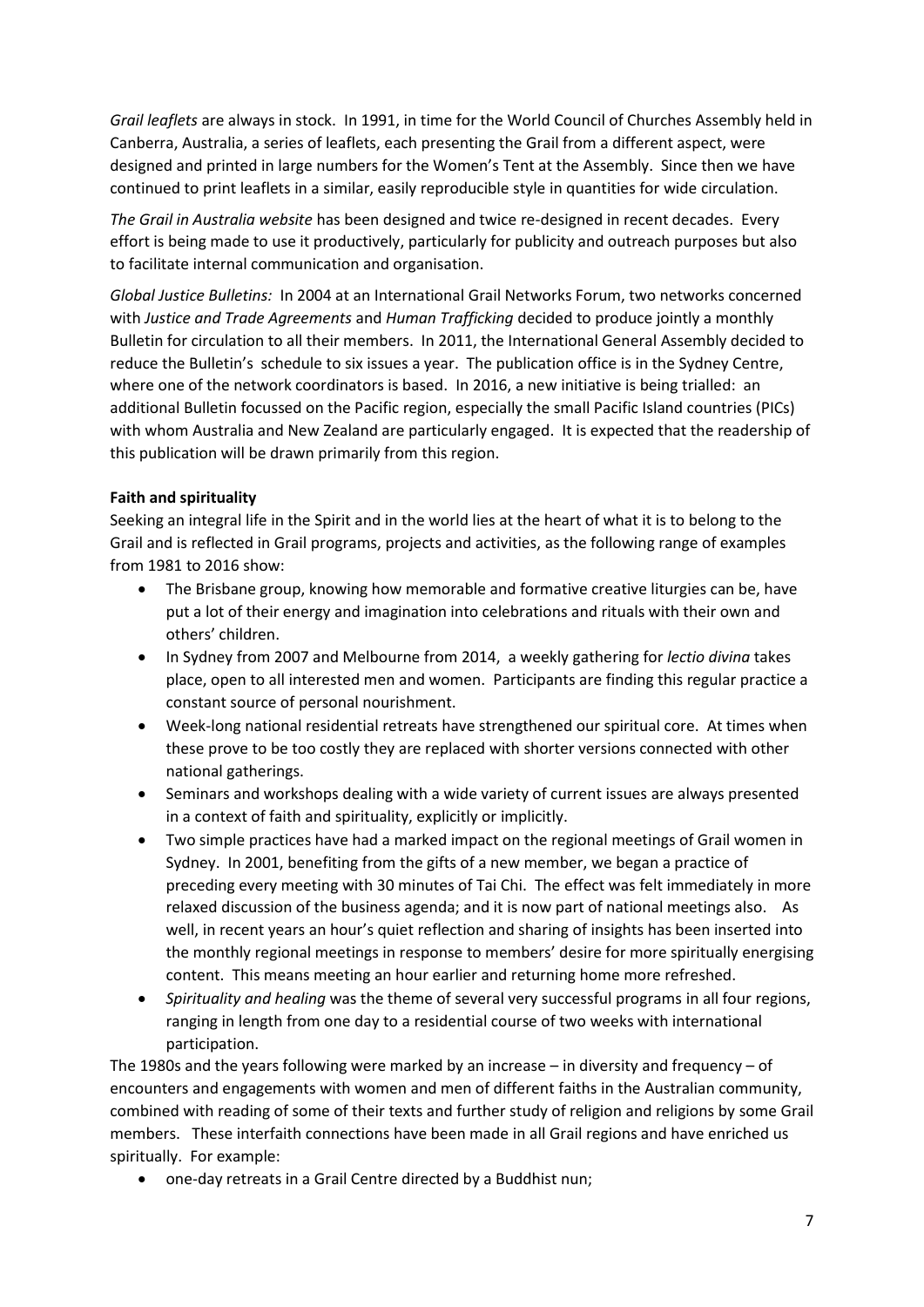- a series of public evening lectures in a Grail Centre, over several years, by a Jewish woman scholar and friend on Biblical themes;
- some memorable public talks in a Grail Centre by a leading Hindu Swami;
- interactions with Muslim women in interfaith meetings; and multi-faith joint actions for justice and care for the earth.

### **Solidarity with the Grail in Papua New Guinea (PNG)**

In 1971, three Australian Grail women, one in Australia and the other two with long experience of living and working in Papua New Guinea and Fiji respectively, initiated a series of two-week residential Summer Schools for young people from the islands of the Pacific. Held in different island locations from 1973 to 1987 and with the general title, *Know Your Neighbours*, these Schools aimed at building friendships across thousands of kilometres of ocean and challenging the participants to consider their common destiny in the region and their responsibilities as Christian adults in promoting solidarity, justice and peace. After the 5<sup>th</sup> Pacific Summer School in Fiji in 1982, young women from PNG who had been attending these Schools expressed their wish for the Grail to grow in their country.

Thus began a continuing close relationship between Grail women in PNG and Australia. Together they have created a variety of shared experiences in both countries, and participated in international Grail programs around the world. The Grail women in PNG have few material resources; but they are spiritually strong and faithful. Solidarity with PNG has meant for the Grail in Australia uplifting experiences with them of spiritual nourishment and warm friendship along with a commitment to providing the resources they need for their development. Space does not allow an adequate account of this collaborative relationship. Following is a summary overview.

Four Australians lived in Wewak in 1981- 1983 engaged in community development, especially among urban youth, and Grail formation of interested women. A number of these attended an international formation program in Mackay, Queensland, in 1984. After further visits to Wewak from Australia, 20 women made their commitment in the Grail in 1990 and were represented at an International Council meeting in Manila in 1991. Interactive programs and meetings between the PNG and Australian Grail have occurred on average every two years since. As well, a number of PNG women have come to Australia for particular personal resourcing and have been assisted to take part in international programs in the USA, Brazil, East Africa and Europe. In 1999, a founding member of the Grail in Wewak made her dedication in the Nucleus.

In 2016, there are five Grail groups in five provinces in PNG: East Sepik, the National Capital District, Manus Island, Madang and East New Britain.

#### **History and archives**

In 1985, Sally Kennedy's Ph.D. thesis was published with the title, *Faith and Feminism.* In it she explored the history of four Australian women's organisations, The Grail among them. Sally's probing of the Grail files and the study of the Grail that resulted were the stimulus to on-going collection and organisation of the Australian Grail archive. A History Group formed in Sydney and, in 1998, a national history workshop was convened and preliminary plans made for future writing of monographs, each concerned with a particular part of the whole history. Only one monograph has reached the stage of final editing. A small team undertook to work regularly on the national archive. The current archive team has produced an agreed policy paper, which they hope may form the basis for future progress.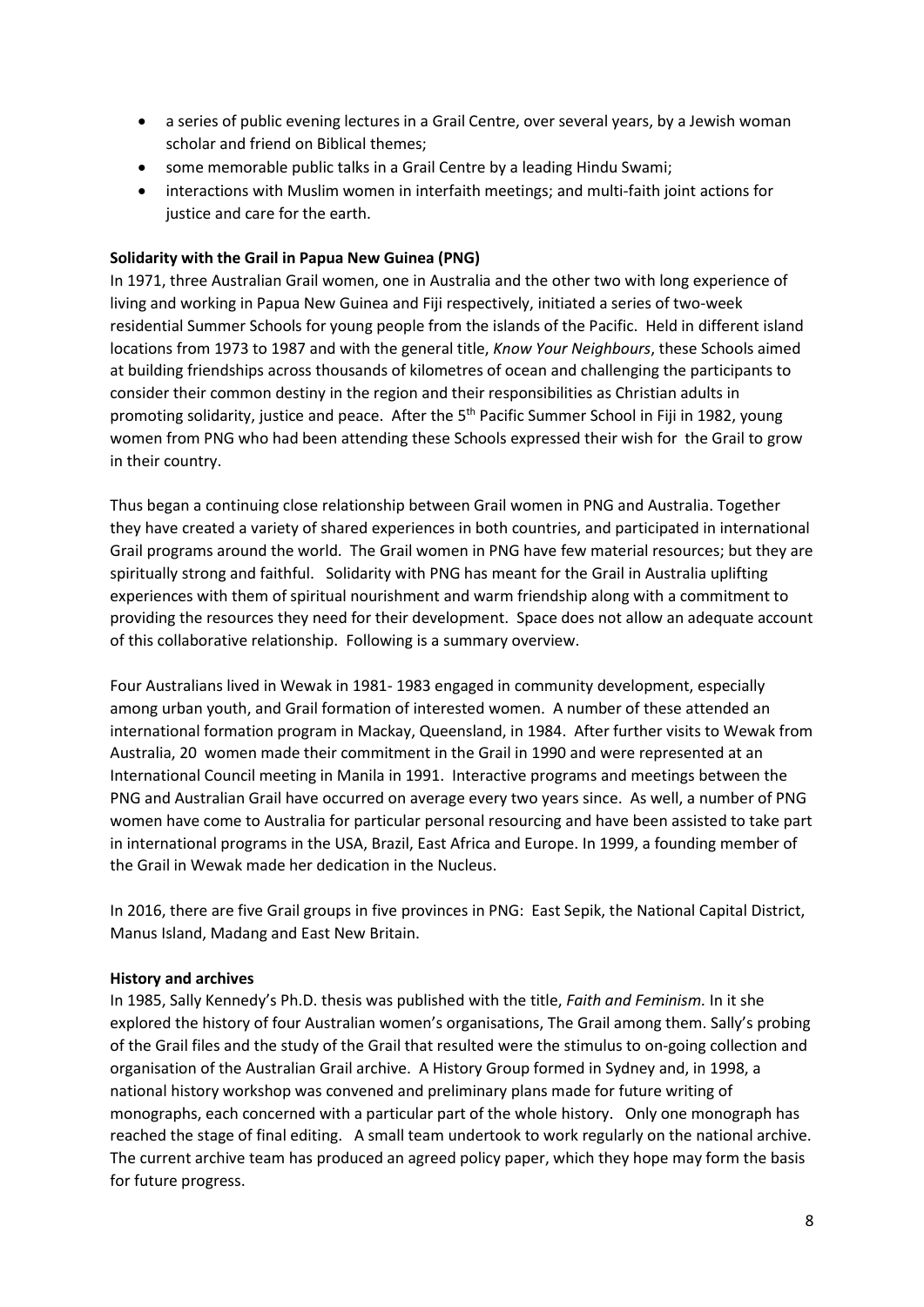Other significant developments arising from this renewed attention to Grail history include the production of a number of articles and public talks on the Grail; a dinner attended by over 100 guests to commemorate the 75<sup>th</sup> anniversary of the Grail in Australia; and increased knowledge and understanding of Grail history among Grail members as a whole.

A very important event was a television documentary on The Grail that went to air nationally in 1998. The Australian Broadcasting Corporation commissioned it from a small production company of two women, one of whom was the sister – and daughter - of Sydney Grail members. Titled *Inspired Lives*, it engaged with the spirit and life of the Grail in four countries – Australia, the Netherlands, Portugal and Tanzania. Women who contacted the Grail after viewing this documentary became the first participants in a new, on-going series of sessions of *Introduction to the Grail,* which has enriched the movement with a number of gifted, committed members.

### **Alliances and networks**

With the globalisation of communications and as global forces more and more impinge on local living, the Grail in Australia has moved towards acting in networks and alliances with others who have compatible goals and values. Such collective efforts can be more encouraging and stimulating and have a stronger impact than working separately, while allowing participants to stay true to their own identity and vision. Forming alliances is far from new; it has been part of the Grail project in Australia, on and off, since the 1940s. However, this approach, along with networking, has grown in range since the late 1990s in various actions for justice and peace, overcoming poverty, support for migrants and refugees, ecumenical and inter-faith relations and care for planet earth.

### **Outreach and Grail participation**

With the closure and reduction of Centre-based programs and projects that brought young women into contact with the Grail, outreach and numerical growth in the Grail have been much weakened.

The film, *Inspired Lives*, (cf. History and Archives) provoked most interest from women in Sydney, where a plan to develop that interest was implemented without delay. Almost all the growth in membership in Australia since then has come from the programs of introduction, and induction, into the Grail offered from the Sydney Centre. This is still only a small achievement. A small team is currently compiling a full kit of materials and methods used in these programs which will be sent as a resource to all the regional groups. In 2016, outreach and numerical growth in the Grail, particularly among young women, is a most critical area for action and there is no coherent strategy for it.

# **Legal and financial matters**

In 2002-03, a small team, with help from professional advisors, undertook a major revision of Australian Grail structure documents to help secure the Grail's recognition and standing vis-à-vis Federal and State laws regarding property, finances and taxation. The results of this work were three compatible documents:

- the *Constitution of the Grail in Australia* and the *Constitution of the Grail in Australia Property Association Inc*., a new structural element, both approved by the National General Assembly (NGA) 2003;
- the *Constitution of the Nucleus of the Grail in Australia*, approved by the National Nucleus Assembly 2003;

(Note: In relation to Canon Law (1983), the Grail is listed in the Directory of the Catholic Church in Australia as an 'Association of Christ's Faithful (Private)'.